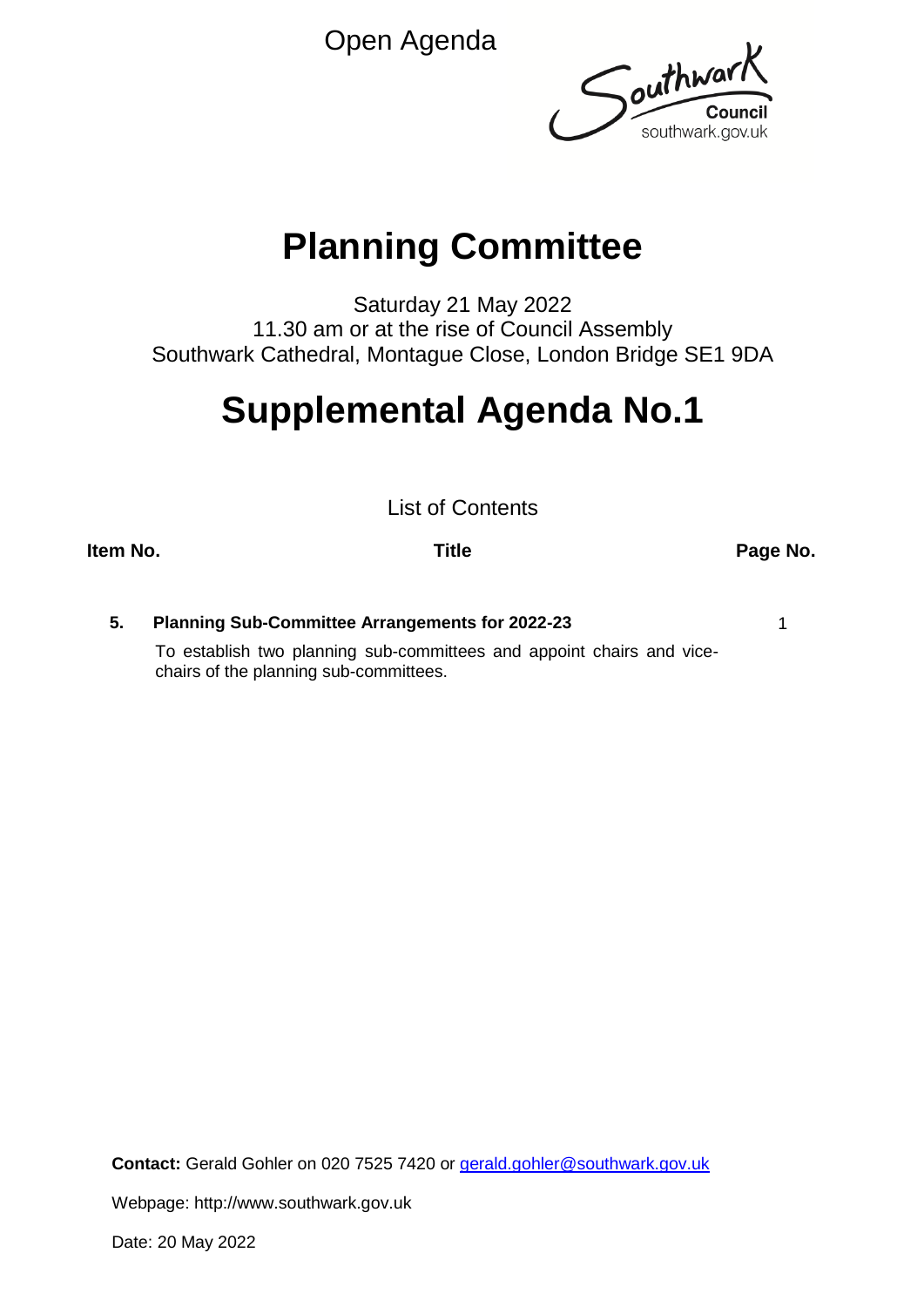## Agenda Item 5

### **APPENDIX 2**

#### **SOUTHWARK COUNCIL**

#### **PLANNING COMMITTEE**

#### **SATURDAY 21 MAY 2022**

#### **NOMINATIONS FOR CHAIRS AND VICE-CHAIRS OF PLANNING SUB-COMMITTEES 2022-23**

#### **1. PLANNING SUB-COMMITTEE A**

Election of Chair

Labour Nomination Councillor Kath Whittam

Liberal Democrat Nomination

Election of Vice-Chair

Labour Nomination

Liberal Democrat Nomination Councillor Jane Salmon

#### **2. PLANNING SUB-COMMITTEE B**

Election of Chair

Labour Nomination Councillor Cleo Soanes

Liberal Democrat Nomination

#### Election of Vice-Chair

Labour Nomination

Liberal Democrat Nomination Councillor Emily Tester